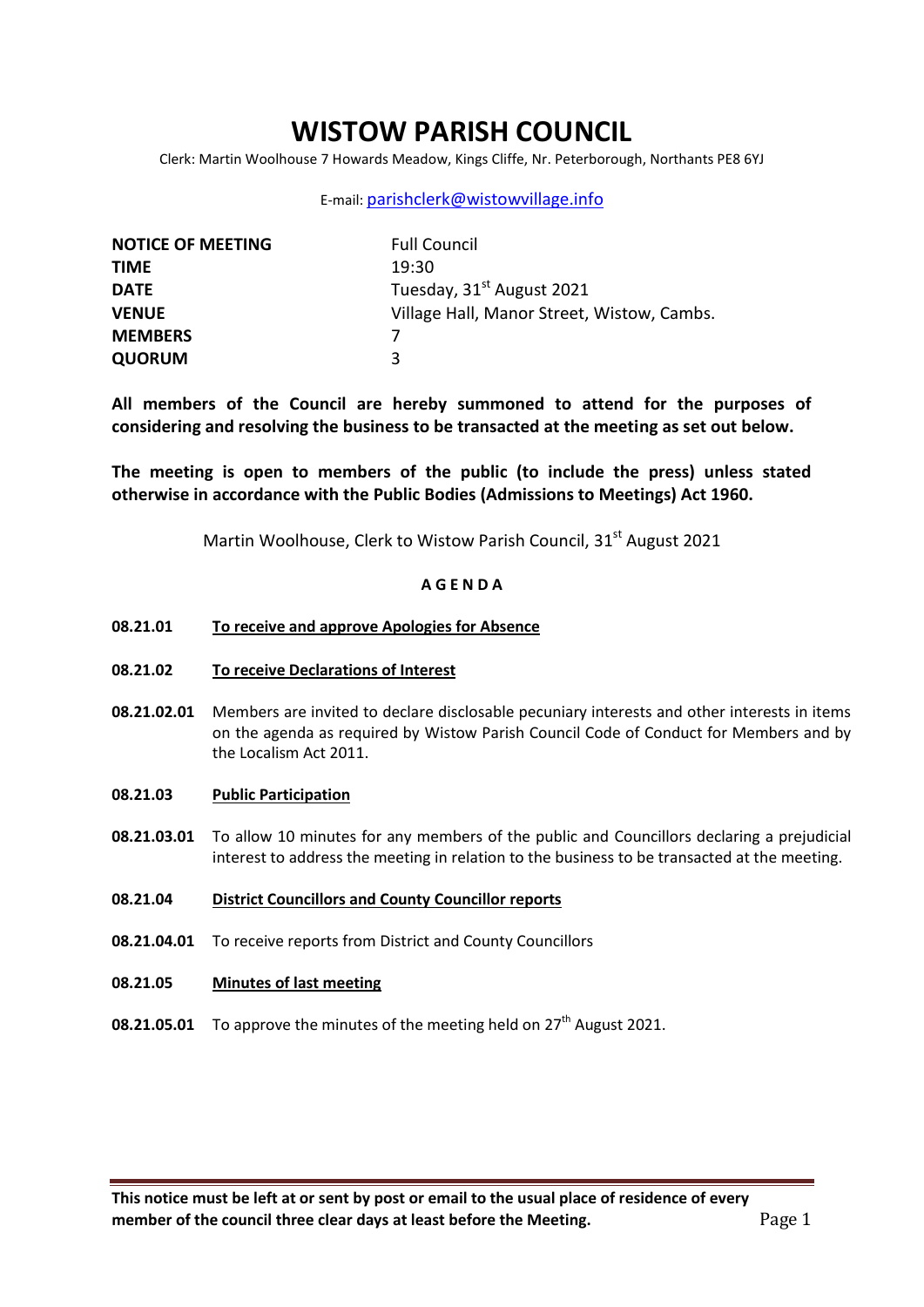## **08.21.06 Matters arising or carried forward from the previous meeting.**

**08.21.06.01** Flooding **08.21.06.02** Street lighting 08.21.06.03 2<sup>nd</sup> defibrillator

**08.21.06.04** Playground equipment repairs

| 08.21.07                   | <b>Notification of planning items.</b>                                                                                                         |                       |                                  |                    |  |
|----------------------------|------------------------------------------------------------------------------------------------------------------------------------------------|-----------------------|----------------------------------|--------------------|--|
| 08.21.07.01                | Nothing to report                                                                                                                              |                       |                                  |                    |  |
| 08.21.08                   | <b>Finance</b>                                                                                                                                 |                       |                                  |                    |  |
| 08.21.08.01                | To approve accounts for payment: 31 <sup>st</sup> August 2021                                                                                  |                       |                                  |                    |  |
| <b>Date</b>                | <b>Ref No</b>                                                                                                                                  | Payee                 | <b>Description</b>               | <b>Amount</b><br>£ |  |
| 31.08.21                   | 49                                                                                                                                             | <b>Mr M Woolhouse</b> | <b>Net salary August 2021</b>    | 260.00             |  |
| 31.08.21                   | 50                                                                                                                                             | <b>Mr R Jackson</b>   | <b>Grass cutting</b>             | 700.00             |  |
| 31.08.21                   | 51                                                                                                                                             | Zoom                  | <b>Video conferencing</b>        | 14.39              |  |
| 31.08.21                   | 51                                                                                                                                             | Avast                 | <b>IT Cleanup software</b>       | 24.99              |  |
| 31.08.21                   | 52                                                                                                                                             | <b>Mr Bradford</b>    | Dog poo waste bags and equipment | 53.00              |  |
| 08.21.08.02                | To note the bank charges for August 2021<br>15.00                                                                                              |                       |                                  |                    |  |
| 08.21.08.03                | To note income received from WPCC re grass cutting                                                                                             |                       |                                  |                    |  |
| 08.21.08.04                | To note the Income and Expenditure Account for August 2021 (enclosed within meeting<br>papers).                                                |                       |                                  |                    |  |
| 08.21.08.05                | To note the bank reconciliation for August 2021 (enclosed within meeting papers).                                                              |                       |                                  |                    |  |
| 08.21.08.06                | To note the bank balances in the current and deposit accounts.                                                                                 |                       |                                  |                    |  |
| 08.21.08.07                | To receive a report on alternative banking arrangements. (enclosed with meeting papers)                                                        |                       |                                  |                    |  |
| 08.21.08.08<br>08.21.08.09 | To consider the Internal Audit report (enclosed with meeting papers)<br>To note the Public Rights response to publication of accounts (verbal) |                       |                                  |                    |  |
| 08.21.09                   | <b>Traffic, Highways &amp; Road Safety</b>                                                                                                     |                       |                                  |                    |  |
| 08.21.09.01<br>08.21.09.02 | Save as referred to below or in correspondence nothing to report this month.<br>Local Highways Initiatives.                                    |                       |                                  |                    |  |
| 08.21.10                   | <b>Policing Matters</b>                                                                                                                        |                       |                                  |                    |  |
| 08.21.10.01                | Incidents relating to Wistow were included in Correspondence and all alerts are posted to<br>the Parish Council's Facebook page.               |                       |                                  |                    |  |

#### **08.21.11 Village Maintenance**

**08.21.11.01** To consider any items not considered elsewhere.